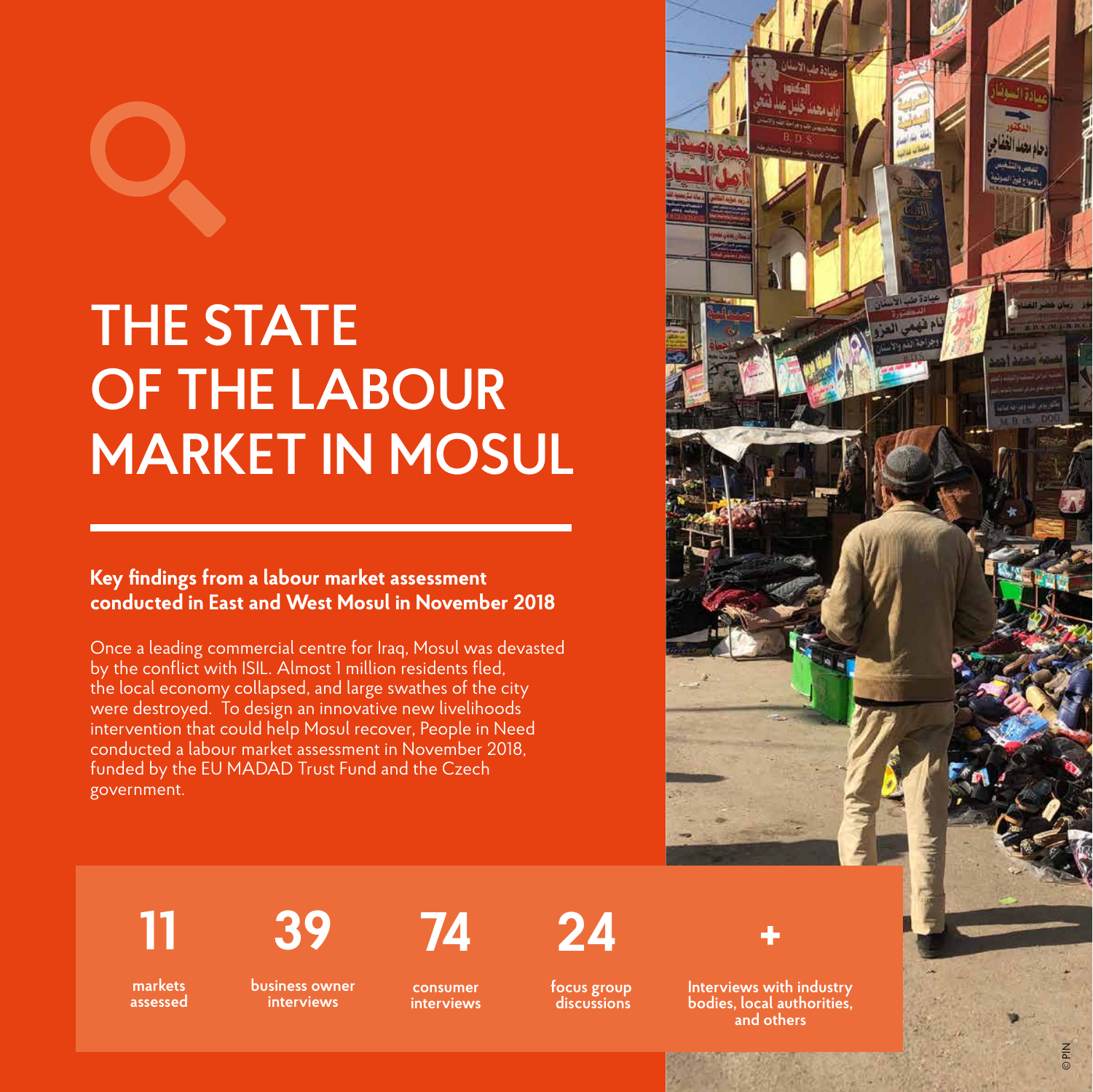## **WHAT WE FOUND**

#### **Markets across Mosul have been significantly and negatively altered by the conflict**

Businesses that are still open have **shrunk** and are using **less skilled labour**.



from USD \$83 to **USD \$41 weekly** In some neighbourhoods, this **drop is as high as 75%**.



**Women's salaries are much lower than men's**, though this was the case even before the conflict.

#### **Despite significant damage, markets have rebounded and demand is rising**

Some consumers reported a **greater availability**  of goods and services than before the conflict. Market sectors beyond food and construction necessities **appear to be growing**.

*We asked: Which goods/services do you struggle to find? The most popular answers were:* 







*Mechanics* 

*Carpentry Electrics*





*Construction Plumbing* 

*Tailoring*

#### **Opportunities exist for addressing this gap**

Sectors with the greatest existing and future employment potential:



**For men:** Owning a small business, particularly for food, clothing, electrical appliances, mobile phones, tailoring; followed by masonry, plumbing, carpentry, blacksmiths, construction and electrician goods and services.



**For women:** Clothing, tailoring, cosmetics, and hairdressing businesses, as they can be run in or close to women's homes and cater mainly to female customers.



**For people living with disabilites:** maintenance and repairs of computers, mobile phones and electrical appliances, and operating small shops selling basic goods.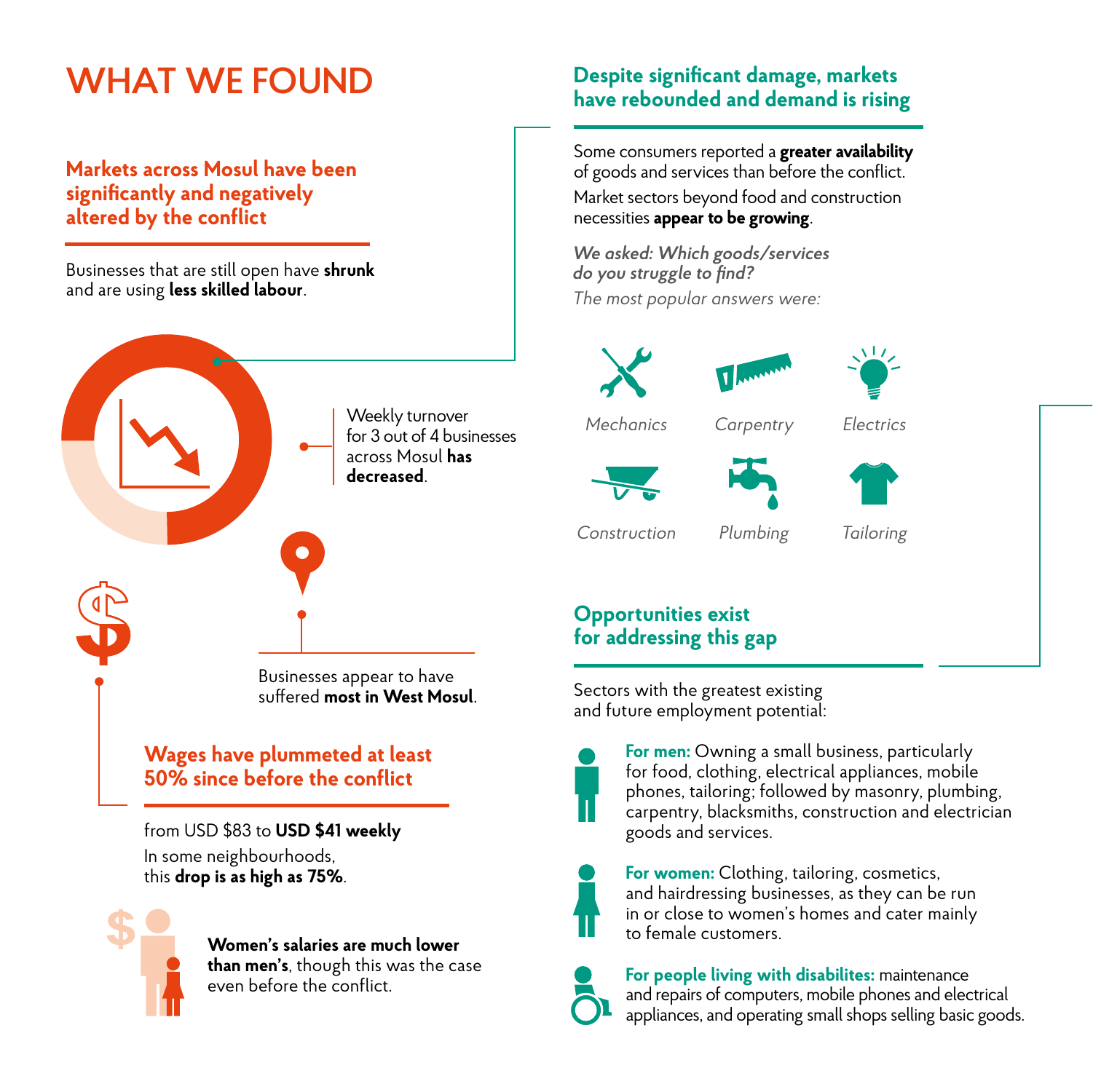#### **Finding a job is much more difficult than before the conflict**

#### **Employers prefer to hire people through personal connections, which is a significant barrier for jobseekers**

**Unemployment is 70-80%** in most neighbourhoods.

*"It is hard to find a job these days, because if someone wants to hire someone, he/she will hire their relative or friend." Male interviewee, West Mosul*

Even those with university degrees are unable to find work, and are resorting to **precarious daily work**.



Only **20% of people run their own business**.

**Labour opportunities for women have improved since the conflict, but are still significantly lower than for men**

Only **10-15% of businesses are female-owned**, and only **10-15% of employees are women** (But women hire women, so if more women owned businesses, more employees would be female)

*"The biggest challenges women face finding employment are men who refuse to hire women, the distance between work and home, and the lack of jobs." Female interviewee, West Mosul*

**Despite making up 15% of the Mosul population, people living with disabilities are only 1-3% of business owners and employees**

Main barriers:

- Lack of healthcare (41%)
- Lack of financial support (38%)
- Lack of appropriate opportunities (38%)
- Lack of community acceptance (34%)

*"Persons living with disabilities face a lack of job opportunities, health services and trainings." Male interviewee, West Mosul*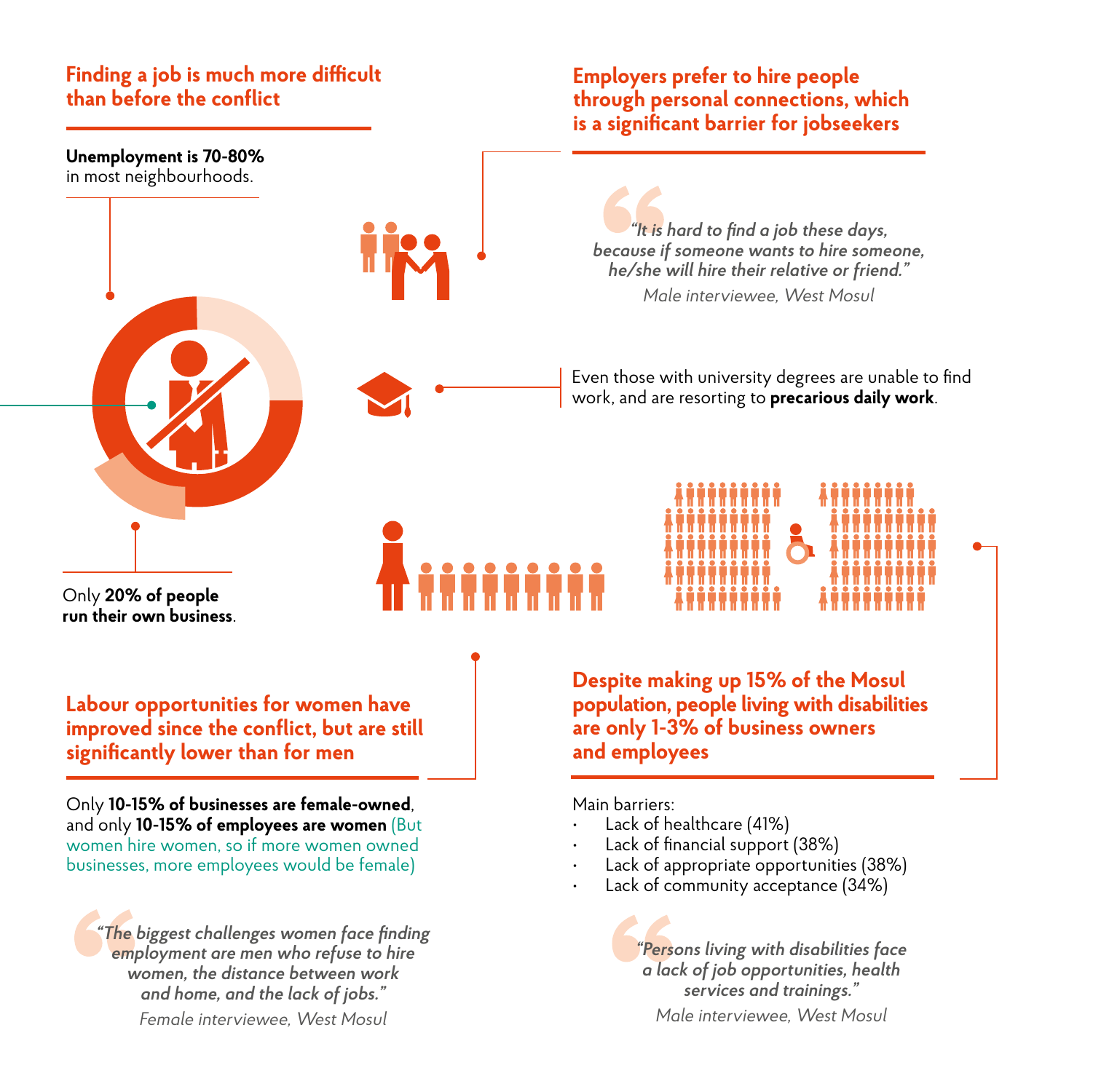#### **Employers overwhelmingly want industry and company-specific technical skills**

#### **Businesses feel a lack of capital is holding them back from expanding**

**92% employers need people with specific technical skills**.



Only **15% of businesses reported hiring unskilled labour**.



**Despite this high demand from businesses and jobseekers, skills training and employment services are extremely limited**

… so an **opportunity exists for training!**



#### **72% of business owners would consider hiring Vocational Trainees**

… so **vocational training centres** can play an important role.



81% businesses say they most **need additional financial resources to expand**.



#### **1 in 2 businesses felt there was a market to expand**

... so employment opportunities could be created through **providing loans**.



**SEE FULL REPORT AT: bit.ly/2Kt7IkA**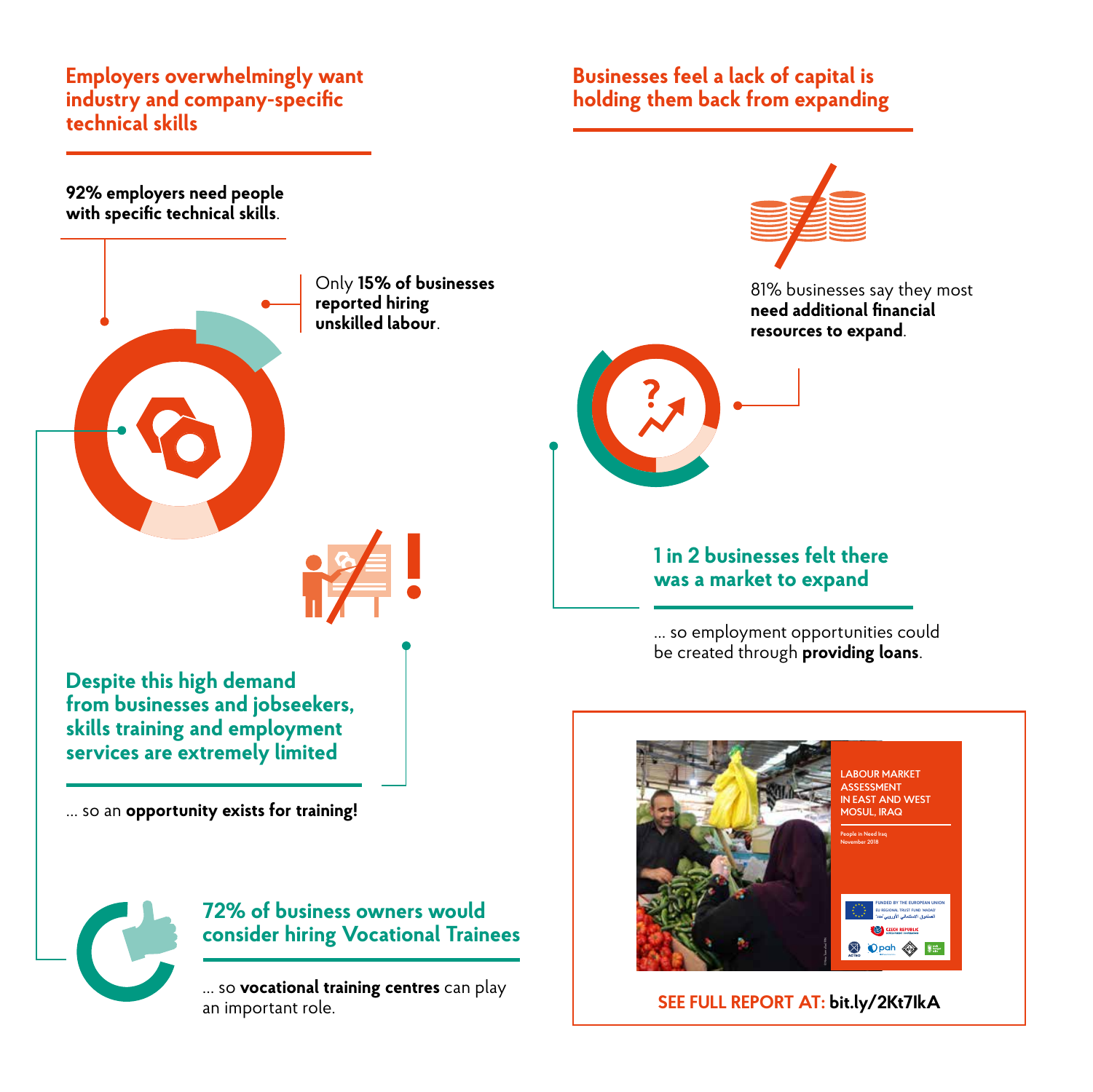#### **Recommendations**



**Support should focus on market sectors with high existing (and future) demand**

**Vocational training should be provided to enable low-skilled people to access** 

**jobs, and • should be developed with private sector involvement**



Ш

- **• should involve (carefully-selected) work placements and on-the-job training**
- **• should include soft and life skills, particularly for women and people with disabilities**

**A business coaching and mentoring system should be set up, particularly for new businesses**

**Training opportunities should be linked to access to finance**

**Initiatives should focus not just on training, but also on job creation and private sector development**



**To be effective, employment creation grants should use a thorough screening process and require contributions from supported businesses**



**Access to employment and training initiatives need to consider gender issues and the needs of people living with disabilities, and link to local organisations that support these groups**



**Employment services need to be strengthened and both employers and job seekers made aware of them**



**Community resource centres for training and employment services should be part of job creation initiatives**